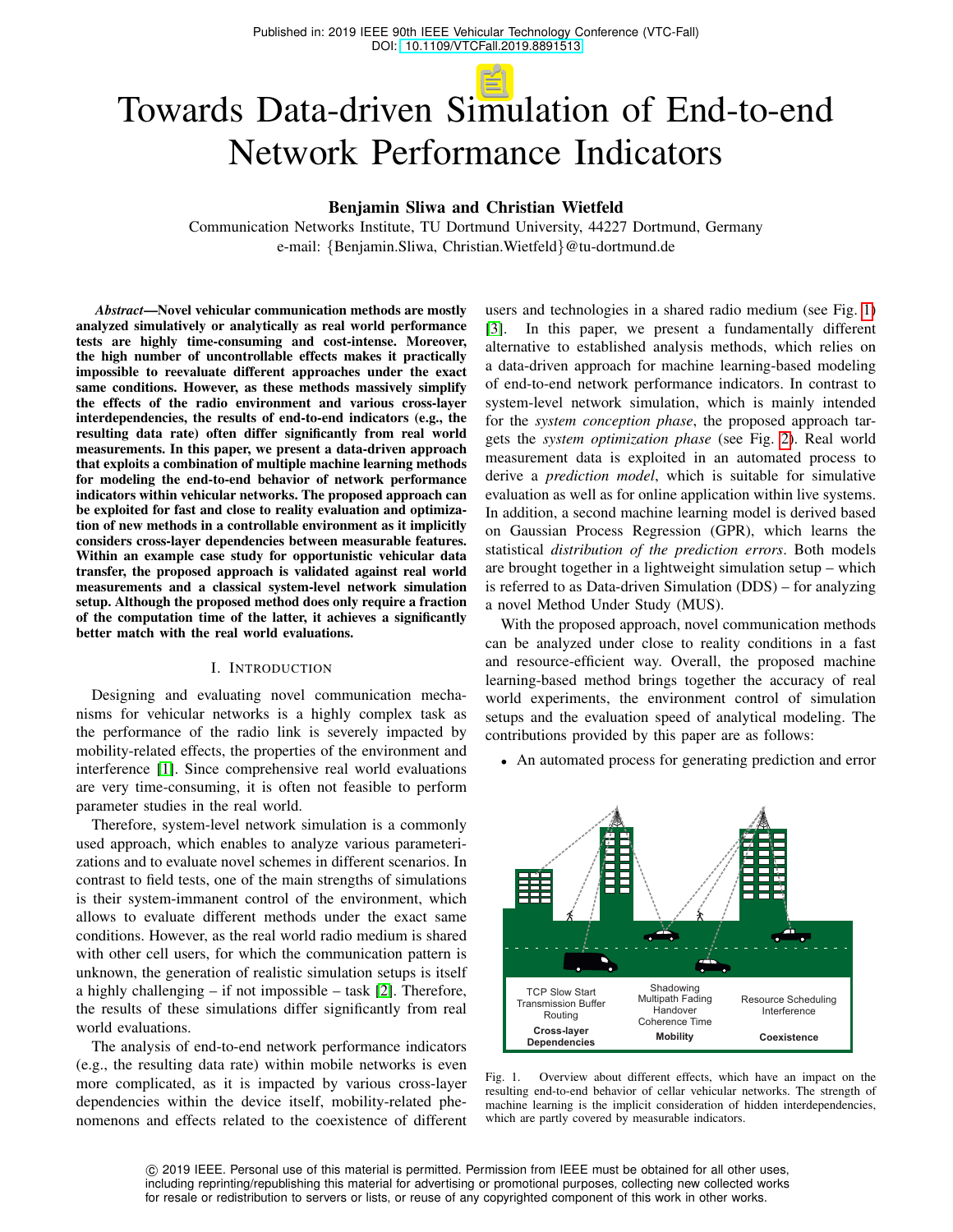models of end-to-end network performance indicators based on a combination of multiple machine learning methods.

- Proof-of-concept evaluation and **validation against** system-level simulation and real world measurements in a case study for anticipatory transmission of vehicular sensor data.
- The framework itself and the raw results of the considered case study are provided using an Open Access approach.

The remainder of the paper is structured as follows. After discussing relevant state-of-the-art approaches in Sec. [II,](#page-1-1) we present the system model of the proposed solution approach in Sec. [III.](#page-1-2) Afterwards, a case study for opportunistic data transmission is discussed, where the proposed DDS is validated based on real world measurements and compared to a purely simulative approach in Sec. [IV.](#page-3-0) Finally, the limitations of DDS are discussed in Sec. [V.](#page-5-0) Fig. [2](#page-1-0)

## II. RELATED WORK

<span id="page-1-1"></span>In recent years, machine learning has become an essential method for analyzing and optimizing communication systems and processes. Comprehensive surveys about methods and applications of machine learning within mobile wireless networks are provided by [\[4\]](#page-6-3) and [\[5\]](#page-6-4).

In [\[2\]](#page-6-1), the authors present the results of a comprehensive literature review campaign with the aim of determining the most important topics, methods and trends of vehicular communication networks. One of the main findings is that many of the considered research works rely on unrealistic simulation models for both communication and mobility. Although the accuracy of simulation results can be increased by using more detailed – and more computation-intense – simulation models [\[6\]](#page-6-5), the required high-resolution data is often not available (e.g., material parameters for ray tracing simulation [\[7\]](#page-6-6)). As a result, system-level network simulation is rather suitable for comparing novel methods in abstract environments than to derive conclusions for defined real world scenarios [\[2\]](#page-6-1).

Anticipatory communication [\[8\]](#page-6-7) is a novel wireless networking paradigm, which aims to optimize the performance of communication systems by integrating context information into decision processes. It is especially well-suited for systems



<span id="page-1-0"></span>*System Optimization Phase*

Fig. 2. Comparison of the proposed DDS approach to classical system-level network simulation.



<span id="page-1-3"></span>Fig. 3. System architecture model of the proposed multi-disciplinary machine learning-based analysis framework.

that experience highly dynamic radio conditions (e.g., due to the mobility behavior within vehicular networks). As anticipatory communication often aims to optimize a defined number of end-to-end performance indicators, it requires methods to describe and forecast the latter. In previous work, we have demonstrated the massive potentials of this approach for improving reliable mesh routing by mobility prediction [\[9\]](#page-6-8) and optimizing the resource efficiency of vehicular sensor data transfer [\[10\]](#page-6-9), [\[11\]](#page-6-10), [\[12\]](#page-6-11) by machine learning-based data rate prediction. One of the key strengths of these machine learning-enabled approaches is their *data driven* description of the environment. Instead of actually modeling a scenario with different interacting entities, only the interdependencies of multiple measurable variables are considered.

Within this work, we exploit the insights in data-driven modeling obtained by anticipatory communication to compensate the shortcomings of classical simulative evaluation. Recently, first results for learning end-to-end models of communication systems have been proposed by Ye et al. and [\[13\]](#page-6-12) and Aoudia et al. [\[14\]](#page-6-13). While these works analyze the physical layer modeling, the proposed approach focuses on the application layer behavior.

#### <span id="page-1-2"></span>III. MACHINE LEARNING-BASED SOLUTION APPROACH

The overall architecture of the proposed solution approach is shown in Fig. [3.](#page-1-3) The framework operates on three different logical domains: *real world*, *data science* and *communication engineering*. The overall goal is to optimize a novel MUS using DDS and bring it from theory to real world application. Although many of the components are derived by means of automation, the framework relies on two manual steps as prerequisites. In order to enable the data-driven modeling approach, a comprehensive data set needs to be obtained in the real world, which should cover all external influences on the considered Key Performance Indicator (KPI) as close as possible. Furthermore, expert knowledge from the communication engineering domain is required for the feature engineering phase, in order to monitor meaningful variables that describe the behavior of the considered end-to-end indicator. After the real world data acquisition, a DDS model is composed by the MUS, a derived prediction model (see Sec. [III-A\)](#page-2-0) and a derived machine learning-based model for the derivation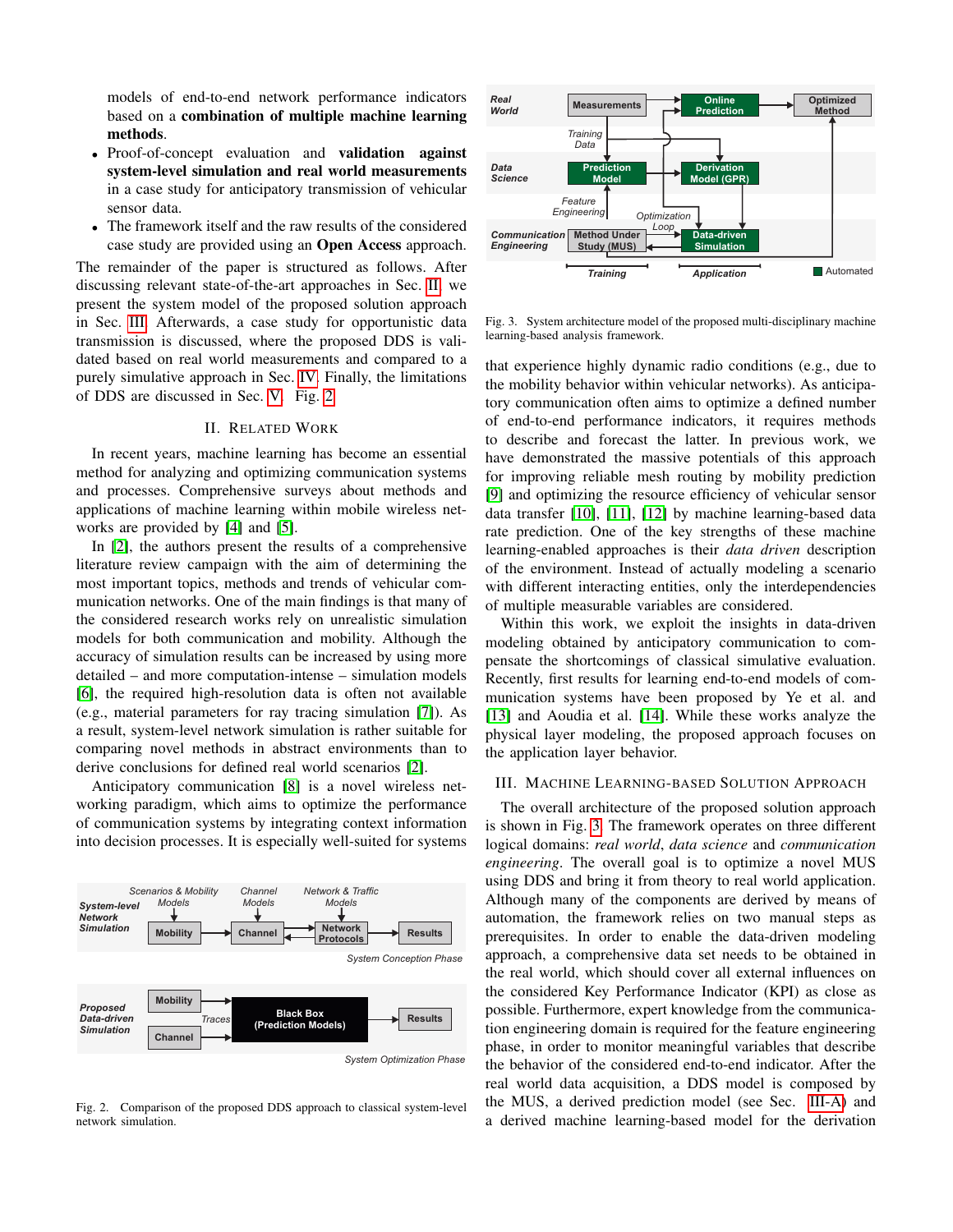behavior of the prediction model itself (see Sec. [III-B\)](#page-2-1). Within an optimization loop, the MUS can now be analyzed and optimized based on DDS.

Finally, the optimized MUS can be transfered to a real world implementation. As the generated prediction model is represented as raw C++ code, the trained model can be directly exploited for performing online predictions in the real world deployment.

# <span id="page-2-0"></span>*A. Generating and Analyzing Machine Learning-based Prediction Models*

Network quality prediction is a regression task, which uses supervised learning based on a labeled data set Y (measurements of the end-to-end network performance indicator) and a training set  $X$  (measurements of related indicators). After the training phase, the trained model  $f$  can be utilized to make predictions  $\tilde{y}$  for unlabeled features sets x such that  $\tilde{y} = f(\mathbf{x})$ . Within the proposed framework, this step is performed in an automated way, which is further described in Sec. [IV-B.](#page-3-1)

As different evaluations have shown (e.g., [\[11\]](#page-6-10), [\[15\]](#page-6-14), [\[16\]](#page-6-15)), for predicting network quality indicators, the application of Classification And Regression Tree (CART)-based models – e.g., Random Forest (RF) [\[17\]](#page-6-16) and M5 Regression Tree (M5) [\[18\]](#page-6-17) – often yields better performance than more complex regression models like Artificial Neural Network (ANN) and Support Vector Machine (SVM). In many cases, one of the considered network quality indicators has a dominant impact on the behavior of the considered KPI within a defined scope. As an example for Long Term Evolution (LTE), the analysis in [\[11\]](#page-6-10) points out that at the cell edge – which can be identified by the Reference Signal Received Power (RSRP) – the interference level, which is partly identifiable by the Reference Signal Received Quality (RSRQ), has a strong impact on the data rate. In contrast to that, the Signal-tointerference-plus-noise Ratio (SINR) is of higher importance within the cell center. This segment-wise definition of ranges of validity matches the general structure of the CART models. In addition to their high prediction accuracy, one of the main advantages of these models is that their tree-like structure allows a resource-efficient implementation using a sequence of if/else statements.

It needs to be remarked that the accuracy of the resulting model is severely depending on the quality and the amount of the training data. Therefore, feature engineering is of tremendous importance in order to achieve a reusable model that works accurately within the considered evaluation scenario and provides a good generalization.

However, in contrast to system-level simulation, which requires complex evaluation setup phase, the derived model is suitable for making predictions in various scenarios after a sufficient amount of data has been obtained. For CARTbased prediction models, the tree structure can be exploited to visually assess the impact of individual features. In addition, methods such as Mean Decrease Impurity (MDI) [\[19\]](#page-6-18) allow to get a deeper insight into the importance of individual features within RFs.



Fig. 4. For consideration of the error distribution of the trained prediction model, a GPR is trained on the prediction results of the prediction model itself. The shaded area illustrates the posterior confidence region.

For comparing the resulting prediction quality of different models, the *coefficient of determination*  $R^2$  provides a statistical metric that describes how accurate measurement values fit to a regression model. It is calculated as

<span id="page-2-2"></span>
$$
R^{2} = 1 - \frac{\sum_{i=1}^{N} (\tilde{y}_{i} - y_{i})^{2}}{\sum_{i=1}^{N} (\bar{y} - y_{i})^{2}}
$$
(1)

with  $\bar{y}_i$  being the mean measurement value,  $y_i$  being the current measurement and  $\tilde{y}_i$  being the current prediction.

# <span id="page-2-1"></span>*B. Machine Learning-based Modeling of Derivations Between Prediction Model and Real World Measurements*

The derived regression model can now be utilized to make predictions for unobserved values. However, for each input feature set x, only a single predicted value  $\tilde{y}$  is obtained, which is constant if the same feature set is evaluated again.

Derivations within the distribution of the measured values are related to other real world influences, which are not considered by the model. However, in the targeted datadriven simulation, the results should represent the real world behavior and not just its predicted average. Therefore, a second machine learning model is applied for learning the characteristics of the derivations – which are assumed to have a gaussian distribution – between predictions and real world measurements. For this task, a GPR [\[20\]](#page-6-19) is *trained on the results of the prediction model* such that  $\tilde{\mathbf{Y}}_{\text{GPR}} = f_{\text{GPR}}(\tilde{\mathbf{Y}})$ . A gaussian process  $\mathcal{GP}(m, k)$  is a collection of random variables with a joint gaussian distribution and is described by its mean function  $m$  and its covariance function  $k$ . This method is considered *non-parametric*, as it learns a description for the data as a distribution over possible functions (in contrast to regular regression, which learns the distribution over function parameters). As illustrated by the example in Fig. [4,](#page-2-2) the GPR does not only compute predictions  $\tilde{Y}_{\text{GPR}}$  but also derives a confidence interval CIGPR and a standard deviation function  $\sigma_{\text{GPR}}$ . Therefore, we can now compute a randomized sample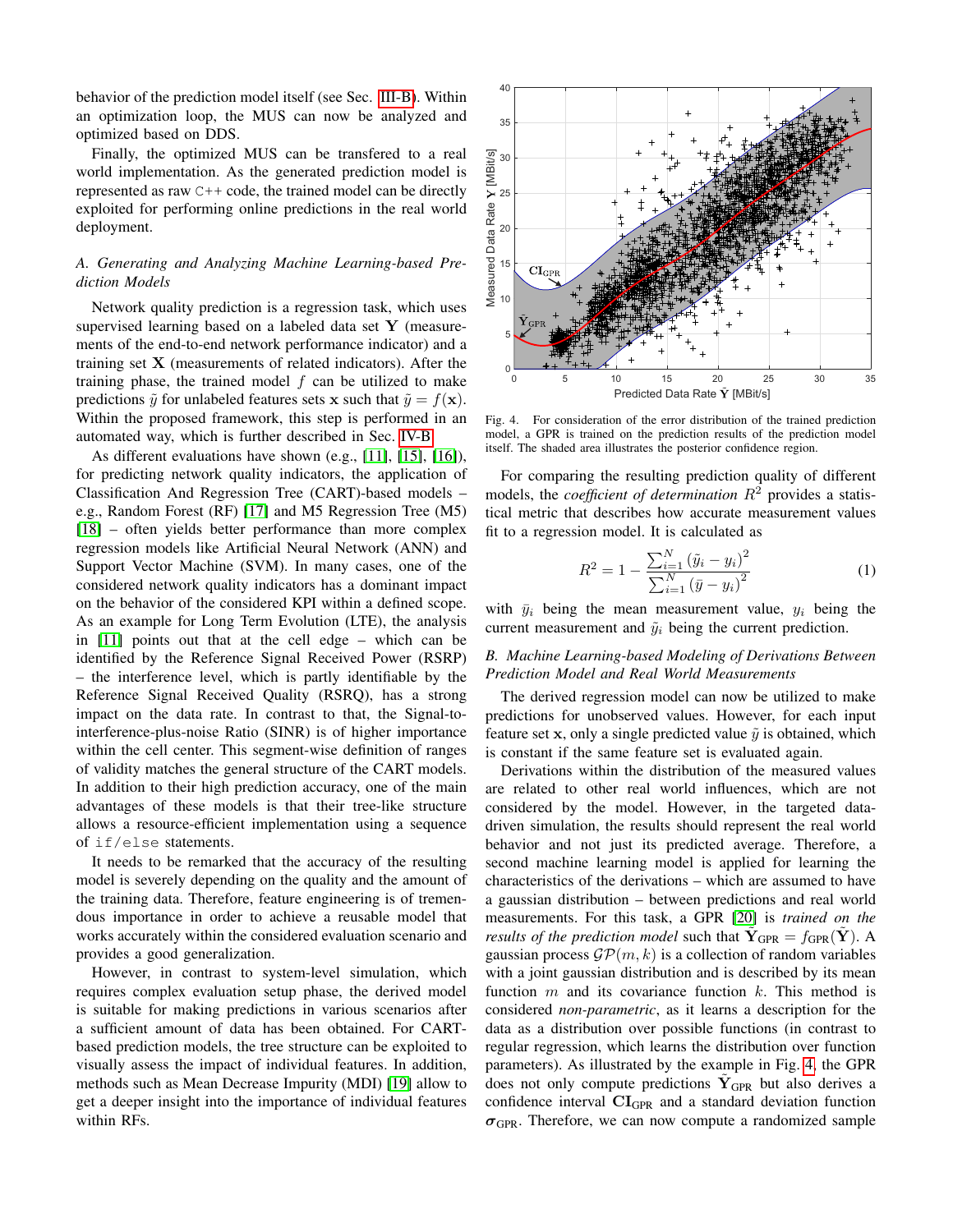$\tilde{y}_{\text{GPR}}$ , which follows a gaussian distribution N of the prediction errors as

$$
\tilde{y}_{\text{GPR}} = \mathcal{N}\left(\tilde{\mathbf{Y}}_{\text{GPR}}(\tilde{y}), \sigma_{\text{GPR}}^2(\tilde{y})\right) \tag{2}
$$

For the data shown in Fig. [4,](#page-2-2) it can be seen that the confidence area for  $\dot{Y}$  < 3 MBit/s and  $\dot{Y}$  > 33.5 MBit/s is significantly larger than for the values in between. In these edge regions, the prediction model is not sufficiently covered by the supplied training data and therefore the resulting prediction accuracy is low. As a consequence to these statistical effects, unrealistic or even impossible values (e.g., negative data rates) can occur for  $\tilde{y}_{\text{GPR}}$  in these regions. To avoid this behavior, the results are *shaped to the value range of the measurements* in a final step with

$$
\hat{y} = \begin{cases} \min(\mathbf{Y}) & \tilde{y}_{\text{GPR}} < \min(\mathbf{Y})\\ \max(\mathbf{Y}) & \tilde{y}_{\text{GPR}} > \max(\mathbf{Y}) \end{cases} \tag{3}
$$
\n
$$
\hat{y}_{\text{GPR}} = \text{else}
$$

For completeness, it is remarked that different machine learning models (e.g., the considered GPR) are able to derive confidence regions based on the input features themselves. However, the advantage of the presented separation of prediction model and derivation model is its modularity. As the GPR only relies on the measurements  $Y$  and the prediction results  $Y$ , the prediction model itself can be easily replaced by any other regression model.

## IV. VALIDATION

<span id="page-3-0"></span>In this section, we present a proof-of-concept evaluation of the proposed DDS approach and validate it against reference system analysis methods. As MUSs, we study the opportunistic sensor data transmission schemes Channel-aware Transmission (CAT) and the Machine Learning CAT (ML-CAT) [\[10\]](#page-6-9), [\[11\]](#page-6-10), which only have been analyzed empirically in previous work.

For the validation, the algorithms of the considered MUSs are implemented in three methodological setups: the proposed DDS, a classical system-level network simulator and in a real world system. The goal is to analyze how well the proposed DDS and the considered reference methods are able to represent the real world behavior of the transmission schemes.

#### *A. Method Under Study: CAT-based Data Transfer*

Straightforward periodic transmission methods within cellular vehicular networks do not consider the network quality within the transmission process itself. Therefore, cell- and energy resources are often wasted as data transmissions during low channel quality periods suffer from packet loss and lead to retransmissions.

To overcome these issues, CAT and ML-CAT [\[10\]](#page-6-9), [\[11\]](#page-6-10) have been proposed, which rely on a probabilistic process to compute a transmission probability  $p(t)$  with respect to the current network conditions. Data is stored in a local buffer until a transmission decision is made for the whole buffer. As this approach introduces an additional delay – the transmission scheme waits for better channel conditions – it is intended for delay-tolerant applications (e.g., intelligent traffic control, predictive maintenance, environmental monitoring) and not suitable for safety-critical real time applications. The resulting transmission probability is computed as

$$
p(t) = \begin{cases} 0 & \Delta t < t_{\min} \\ 1 & \Delta t > t_{\max} \\ \left(\frac{\Phi(t) - \Phi_{\min}}{\Phi_{\max} - \Phi_{\min}}\right)^{\alpha} & \text{else} \end{cases}
$$
(4)

with the exponent  $\alpha$  for controlling the preference of high metric values and  $\Delta t$  being the passed time since the last transmission has been performed  $t_{\min}$  is used to guarantee a minimum packet size and  $t_{\text{max}}$  specifies an upper bound for the buffering delay, which has to be chosen with respect to the application requirements.

For the validation, an SINR-based metric  $\Phi_{\text{SINR}}$ {0 dB, 30 dB} and a throughput prediction-based metric  $\Phi_{\text{RF}} = \{0 \text{ MBit/s}, 30 \text{ MBit/s}\}\$ are applied. For comparison, straightforward periodic data transmissions with a fixed interval of  $\Delta t = 10$  s are considered.

## <span id="page-3-1"></span>*B. Methodological Setup*

For the validation, the considered variants of CAT are analyzed using DDS and are compared to real world evaluations, which are carried out in different drive tests the public LTE network. An Android-based User Equipment (UE) (Samsung Galaxy S5 Neo, Model SM-G903F) executes the CAT process, which models a virtual sensor application. Data is transfered via Transmission Control Protocol (TCP) in the uplink from the UE through the cellular network to a cloud-based server, which measures the resulting data rate. Per configuration, five drive tests are performed on a 9 km long *suburban* track as well as on a 14 km long *highway* track. Tab. [I](#page-3-2) summarizes further key parameters of the evaluation setup.

TABLE I VALIDATION PARAMETERS

<span id="page-3-2"></span>

|                | <b>Parameter</b>                                                                                                     | Value                                                                                                                                                                             |
|----------------|----------------------------------------------------------------------------------------------------------------------|-----------------------------------------------------------------------------------------------------------------------------------------------------------------------------------|
| General        | Data source<br>Evaluation interval<br>$t_{\min}$<br>$t_{\rm max}$<br>$\alpha$<br>Metric for CAT<br>Metric for ML-CAT | 50 kByte/s<br>$1$ Hz<br>10 <sub>s</sub><br>120 s<br>6<br>$\Phi_{\text{SINR}} = \{0 \text{ dB}, 30 \text{ dB}\}\$<br>$\Phi_{\text{RF}} = \{0 \text{ MBit/s}, 30 \text{ MBit/s}\}\$ |
| <b>SimuLTE</b> | Carrier frequency<br><b>Bandwidth</b><br>UE transmission power<br>eNB transmission power<br>Channel model            | 2100 MHz<br>$20$ Mhz<br>$23$ dBm<br>43 dBm<br>WINNER II Urban Macrocell                                                                                                           |

The machine learning based data rate prediction metric computes its current values as  $\Phi_{RF}(t) = f_{RF}(\mathbf{x}(t))$  with  $\mathbf{x}(t)$ being a set of ten measured features: payload size, RSRP, RSRQ, SINR, Channel Quality Indicator (CQI), Arbitrary Strength Unit (ASU), Timing Advance (TA), carrier frequency, cell id, and velocity. The prediction model  $f_{RF}$  is a RF, which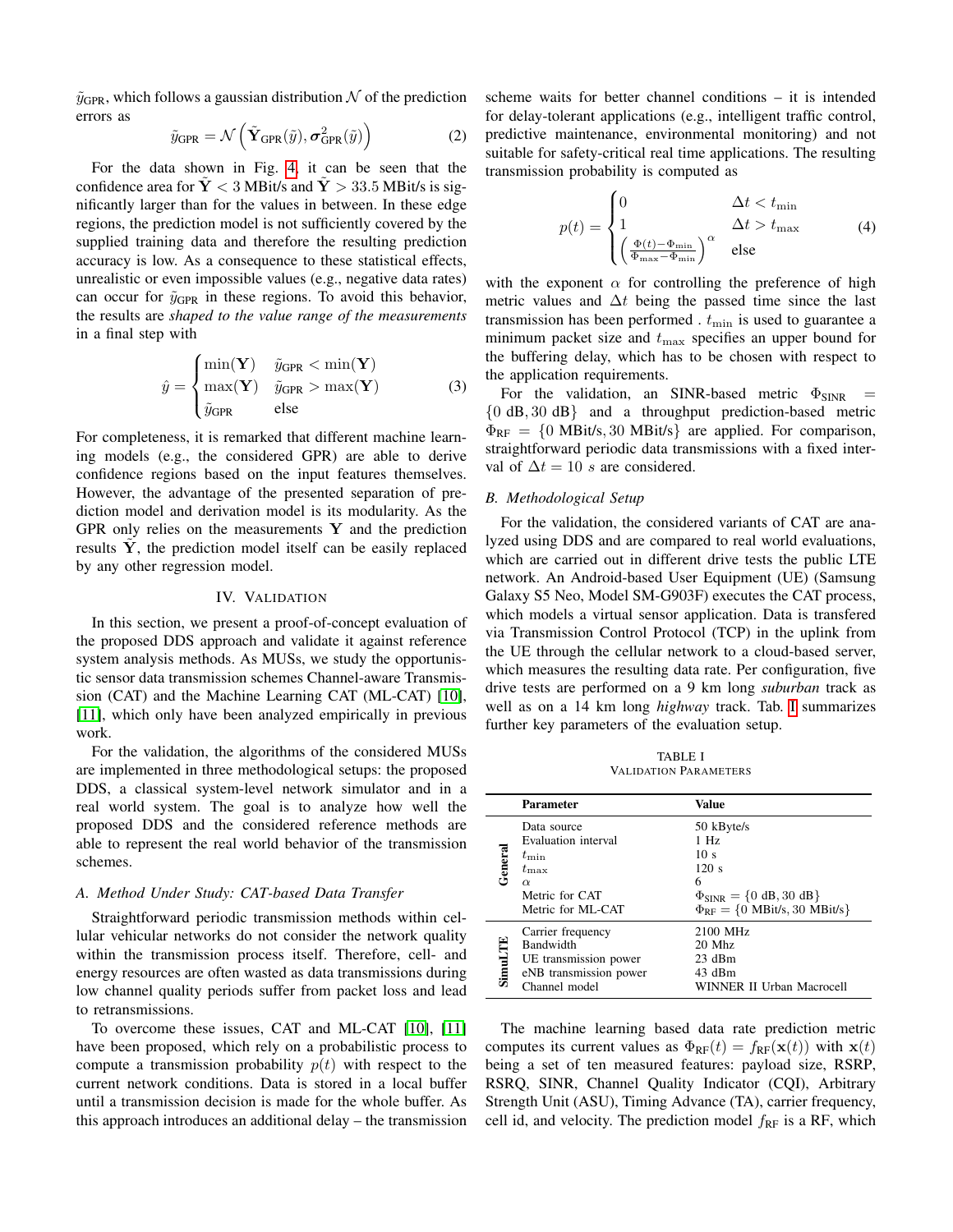



<span id="page-4-1"></span>Fig. 5. Resulting data rate prediction performance for the simplified model  $f_{\text{RF}}^*$ , which is applied in the system-level network simulation.

consists of 100 random trees and is trained on the open data set of [\[21\]](#page-6-20), which contains the results and features of 2342 uplink transmissions. On the supplied data set, the prediction model achieves a coefficient of determination of  $R^2 = 0.8$  after 10fold cross validation. For training the actual machine learning model, the Waikato Environment for Knowledge Analysis (WEKA) toolkit [\[22\]](#page-6-21) is used. In order to automate the training phase and to generate implementations for performing online predictions, an interface application has been developed<sup>[1](#page-4-0)</sup>.

As a methodological reference, a simulation setup in Objective Modular Network Testbed in C++ (OMNeT++) 5.0 [\[23\]](#page-6-22) with INET 3.4 and SimuLTE v0.9.1 [\[24\]](#page-6-23) is analyzed, which replays the real world measurements. The evolved Node Bs (eNBs) are positioned with respect to their real world locations and the analyzed UE moves according to the recorded trajectory. Within the simulation setup, the prediction model  $f_{RF}$  cannot be directly implemented as the simulator only implements a fraction of the considered features. Therefore, a reduced prediction model  $\tilde{y}_{RF}^* = f_{RF}^*(\mathbf{x}^*)$  is derived, which utilizes the available features payload size and the SINR for the online data rate prediction. As a consequence to the model simplification, the resulting prediction accuracy is significantly reduced ( $R^2 = 0.5655$ ), which can be observed in Fig. [5.](#page-4-1) All measurements are executed with an Intel Core i5-6200@2.3 GHz, 8 GB RAM and Ubuntu 18.04.1 LTS operating system.

# *C. Results*

In the following paragraph, the results of different individual evaluations are presented and discussed.

*1) Modeling the Distribution of Real World Measurements:* Before the results for the CAT transmissions are analyzed, the impacts of the prediction and the GPR-based derivation model (see Sec. [III\)](#page-1-2) are studied. For this, all 2342 data transmissions of the training set are repeated by means of DDS and compared

<span id="page-4-2"></span>Fig. 6. Comparison of the data distribution modeling accuracy. The goal of each method is to achieve the highest congruency with the real world measurements.

to the achieved real world results. For each transmission, the recorded features are utilized by the RF-based prediction. Fig. [6](#page-4-2) shows a comparison of the resulting accuracy for modeling the distribution of the measurement values. While all approaches are able to cover the average behavior of the observations, the resulting distributions show differences in the distribution of the data rate values. The RF prediction model does not consider model derivations, therefore the resulting value range is centered narrowly around the mean value of the measurements. In contrast to that, the raw GPR approach overemphasizes the statistical uncertainties in the edge regions. As a consequence, even impossible values occur (negative data rates)

Finally, DDS brings together both components and is able to detect unrealistic derivations from the observed reality. The results show a high match with the real world measurements with a correlation coefficient of  $r = 0.9981$ .

*2) End-to-end Performance of the MUSs:* It is important to remark that DDS and system-level simulation utilize the data of the *training set* to replay the trajectory of the vehicle and in the case of DDS, also the channel conditions. The real world validation itself is performed against *additional measurements*, which are not part of the training set and are only used for validation. This data is captured on the same physical tracks but subject to different mobility and channel-related effects. The resulting end-to-end behavior for the considered methods and transmission schemes is shown in Fig. [7.](#page-5-1) For the real world behavior, several effects can be observed. In contrast to the periodic scheme, CAT and ML-CAT are able to achieve significant increases in the resulting data rate due to the opportunistic data transmission approach The schemes behave differently with respect to the evaluation tracks. While the SINR-based CAT approach works better on the suburban track, ML-CAT achieves the highest benefits on the highway

<span id="page-4-0"></span><sup>&</sup>lt;sup>1</sup>The software is available at https://github.com/BenSliwa/DDS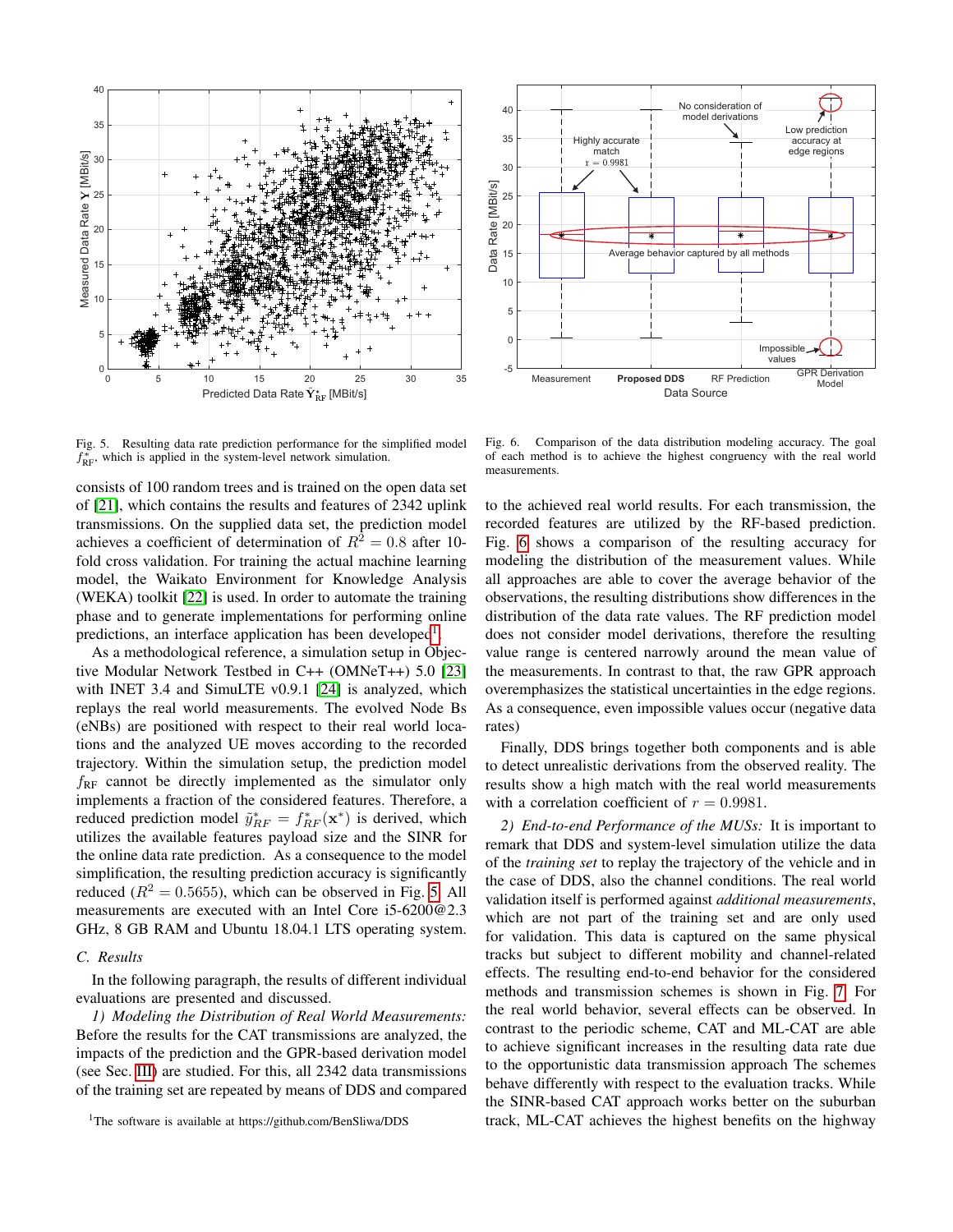

Fig. 7. Comparison of different performance evaluation methods for the considered MUSs.

<span id="page-5-1"></span>track.

The proposed DDS is able to capture most of these phenomenons very precisely. Especially on the suburban track, the results match well with the real world measurements. As discussed in previous work [\[10\]](#page-6-9), the velocity-related network dynamics lead to a reduced prediction accuracy on the highway track, which results in an increased variance within the DDS. This effect has a doubled impact on ML-CAT, as the data rate prediction is executed twice (the first time within the transmission scheme itself and the second time within the DDS). However, the mean behavior of the data rate is still captured precisely.

In the SimuLTE evaluation, the effects of the implemented MUSs are less significant. For the suburban track, CAT only increases the mean data rate by  $4\%$  ( $44\%$  in the real world) and ML-CAT achieves a boost by 86  $\%$  (105  $\%$  in the real world). During the real word measurements, the observed channel quality is significantly more dynamic than the channel model-based approach of the simulation. In addition, SimuLTE does not implement LTE Transmission Power Control (TPC), which explains the low variance of the results of each scenario.

It can be argued that a better congruency of simulation results and real world measurements can be achieved by increasing the modeling granularity within the simulation setup. However, in many cases the required parameters are either not easily accessible (e.g., operator internals) or impossible to obtain (e.g., the behavior of all other cell users). Therefore, the required modeling effort is massively increased for those intentions. In contrast to that, the strength of DDS is its ability to extract the parameterization implicitly from the data itself.

*3) Computation Time:* In addition to the achievable result validity, the computation time is another crucial factor for the simulative method. Often very detailed simulation environments lead to very high computation times, which limits the applicability for large-scale evaluations.



<span id="page-5-2"></span>Fig. 8. Comparison of different performance evaluation methods for the considered MUSs.

Fig. [8](#page-5-2) shows the resulting computation times per run for the proposed DDS and the system-level network simulator.

In the considered case study scenarios, the proposed DDS is more than 5000 times faster than the classical system-level simulation while being significantly more precise. Although the resulting RF model is very large – the generated RF contains 120533 leafs – it can be evaluated very resource efficiently, the computation time for online application of the trained model is negligible.

Within the case study, only the results of a single end-to-end indicator are considered. However, in contrast to the black box approach of the proposed DDS, classical network simulation spends a massive effort to derive the corresponding results. In addition to the focused UE and its protocol stack, the whole network infrastructure is simulated.

## V. LIMITATIONS OF DDS

<span id="page-5-0"></span>With this work, DDS is spotlighted as sophisticated alternative to classical system analysis approaches for specific evaluation tasks. Although the proposed approach has significant advantages in comparison to other scientific evaluation